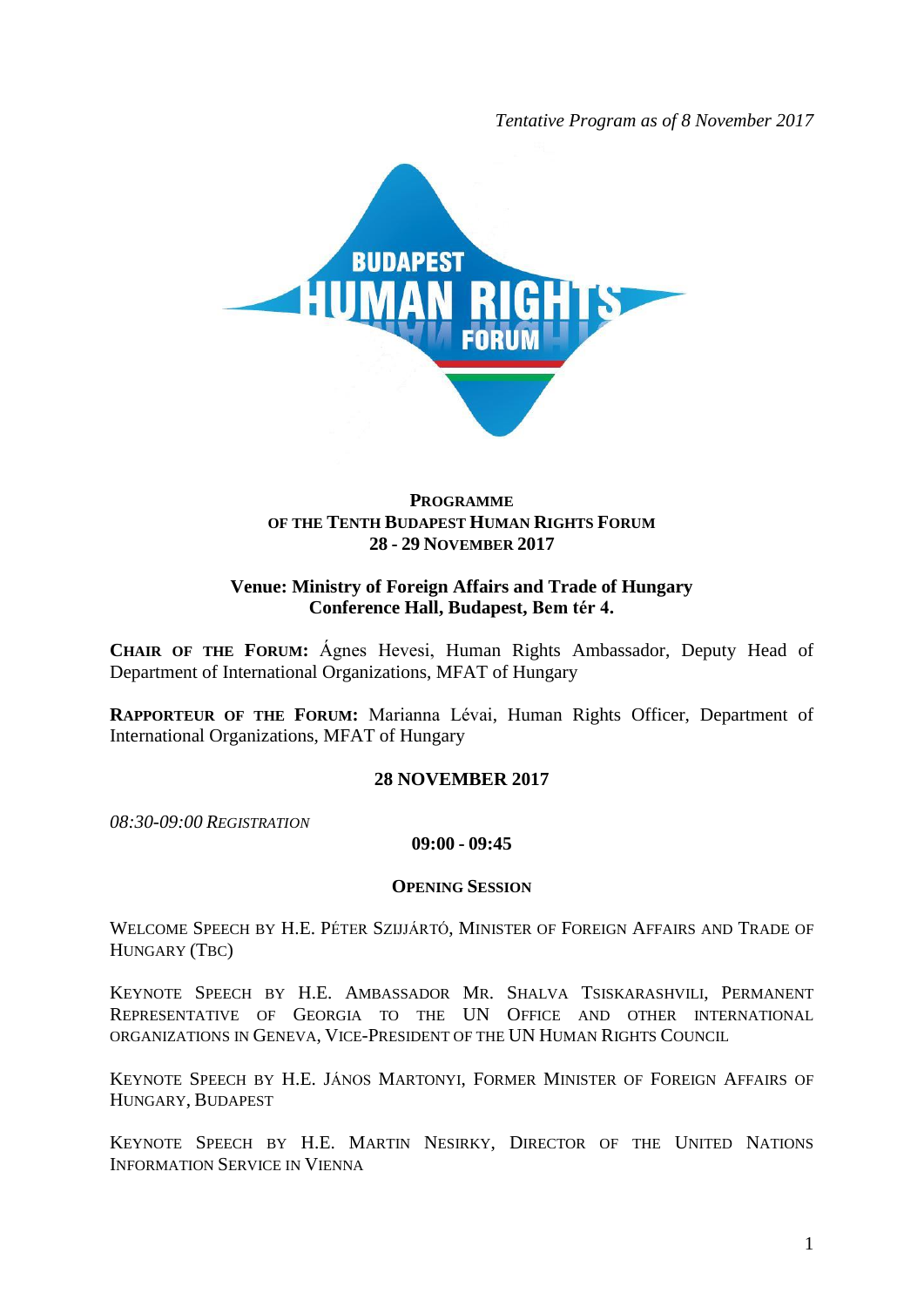### **10:00 – 12:30**

### **FIRST PANEL**

### **1 ST PANEL: THE SECURITY ASPECTS OF HUMAN RIGHTS – IN THE CONTEXT OF SUSTAINABLE PEACE, DEVELOPMENT, TERRORISM AND VIOLENT EXTREMISM**

**MODERATOR:** Ágnes Hevesi, Human Rights Ambassador, Deputy Head of Department of International Organizations, MFAT of Hungary

### **PANELLISTS:**

Ambassador Michael Sahlin, Ambassador, Distinguished Associate Fellow of the Stockholm International Peace Research Institute, Stockholm

Fiona de Londras, Professor of Global Legal Studies, Birmingham Law School, Birmingham, Oxford Human Rights Hub

Péter Tálas, Director, National University of Public Service International Institute, for Strategic Security Research Centre, Budapest

Cristina Stefan, Lecturer, Faculty of Education, Social Sciences and Law, University of Leeds, Leeds

Robert Örell, Co-chair of the Radicalisation Awareness Network EXIT Working Group, Amsterdam

## **Q&A**

*12:30 - 14:00 BUFFET LUNCH IN THE MFAT, HALL*

#### **14:00 - 15:30 SECOND PANEL**

### **2 ND PANEL: PROTECTION OF MINORITIES AND THE CONVERGENCES OF HUMAN RIGHTS OF INDIGENOUS PEOPLES – IDENTITIES AND DIFFERENCES, THE LACK OF BINDING INTERNATIONAL LEGAL PROTECTION**

**MODERATOR**: Edina Tordai, Senior Legal Advisor to the Deputy-Commissioner Responsible for the Rights of National Minorities, Office of the Commissioner for Fundamental Rights

### **PANELLISTS:**

[Victoria Tauli-Corpuz,](http://www.ohchr.org/EN/Issues/IPeoples/SRIndigenousPeoples/Pages/VictoriaTauliCorpuz.aspx) United Nations Special Rapporteur on the Rights of Indigenous Peoples, Geneva

Rita Izsák-Ndiaye, Member of the UN Committee on the Elimination of Racial Discrimination, Geneva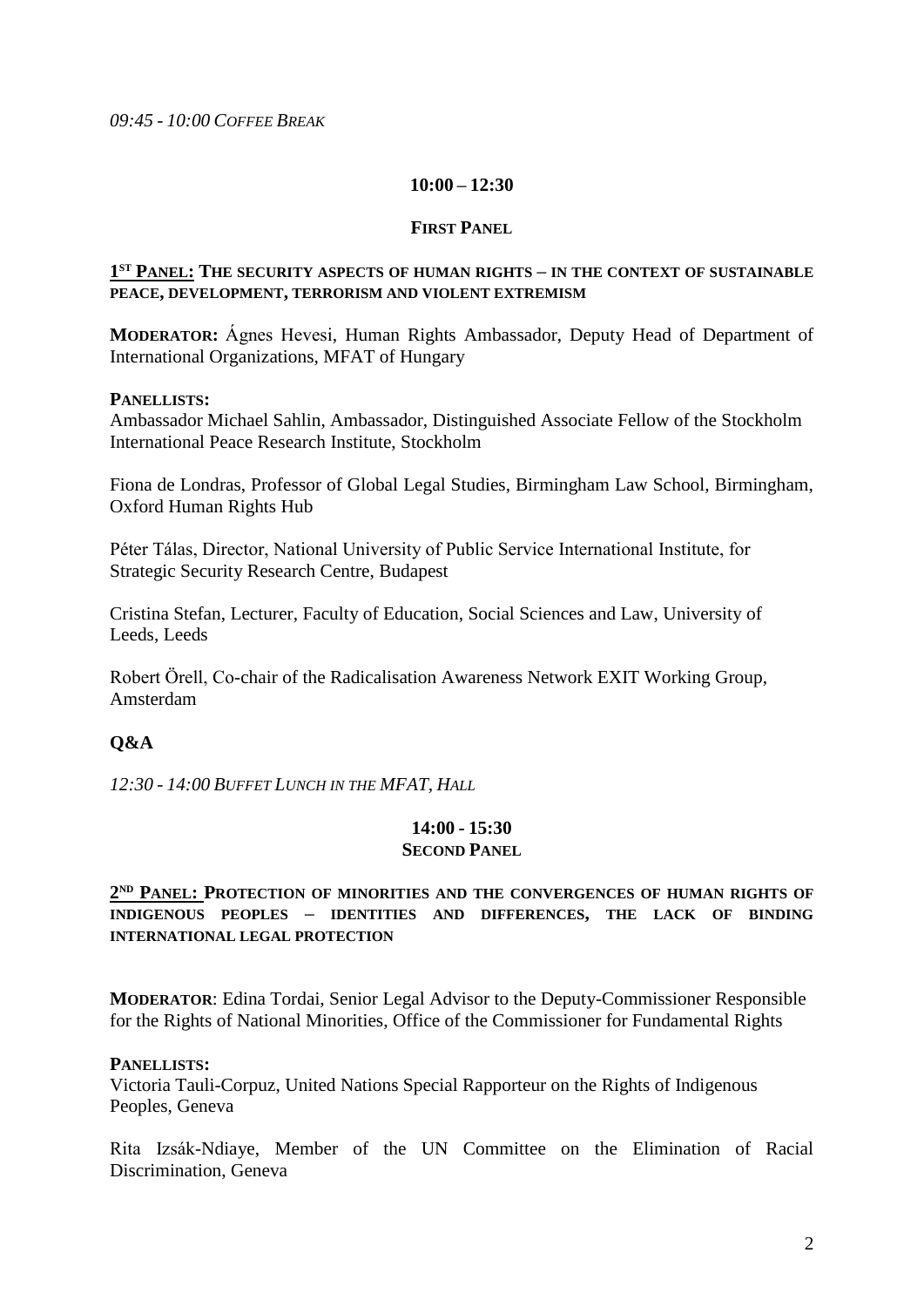Indrajit Banerjee, Director of Knowledge Societies Division, Communication and Information Sector, UNESCO Paris (Tbc)

Birgitte Feiring, Chief Adviser, Human Rights and Development, Danish Institute for Human Rights, Copenhagen (Tbc)

# **Q&A**

*15:30 – 16:00 COFFEE BREAK*

### **16:00 - 17:30 THIRD PANEL**

**3 RD PANEL: THE PROTECTION OF WOMEN'S HUMAN RIGHTS, THEIR ENFORCEMENT AND FACTORS IMPEDING THEIR EFFECTIVENESS – ARE THE EXISTING INTERNATIONAL MECHANISMS EFFECTIVE?**

**MODERATOR:** Zsófia Elek, Deputy Head of the Permanent Mission of Hungary to the OSCE, the UN and Other International Organisations in Vienna

### **PANELLISTS:**

Alia El-Yassir, Acting Regional Director for Europe and Central Asia UN Women, Istanbul (Tbc)

Andras Vamos-Goldman, Executive Director, Justice Rapid Response, Geneva

Margit Batthyány-Schmidt, President of the Hungarian Women's Union, Budapest

Péter Torda, Policy Officer, Multilateral relations, European External Action Service

Anthony Keedi, Gender Specialst, ABAAD Research Center for gender Equality, Beirut (Tbc)

## **Q&A**

*18:00 – 20:00 DINNER (WITH BOAT TRIP ON THE DANUBE) HOSTED BY H.E. DR. FERENC DANCS DEPUTY STATE SECRETARY, MINISTRY OF FOREIGN AFFAIRS AND TRADE OF HUNGARY*